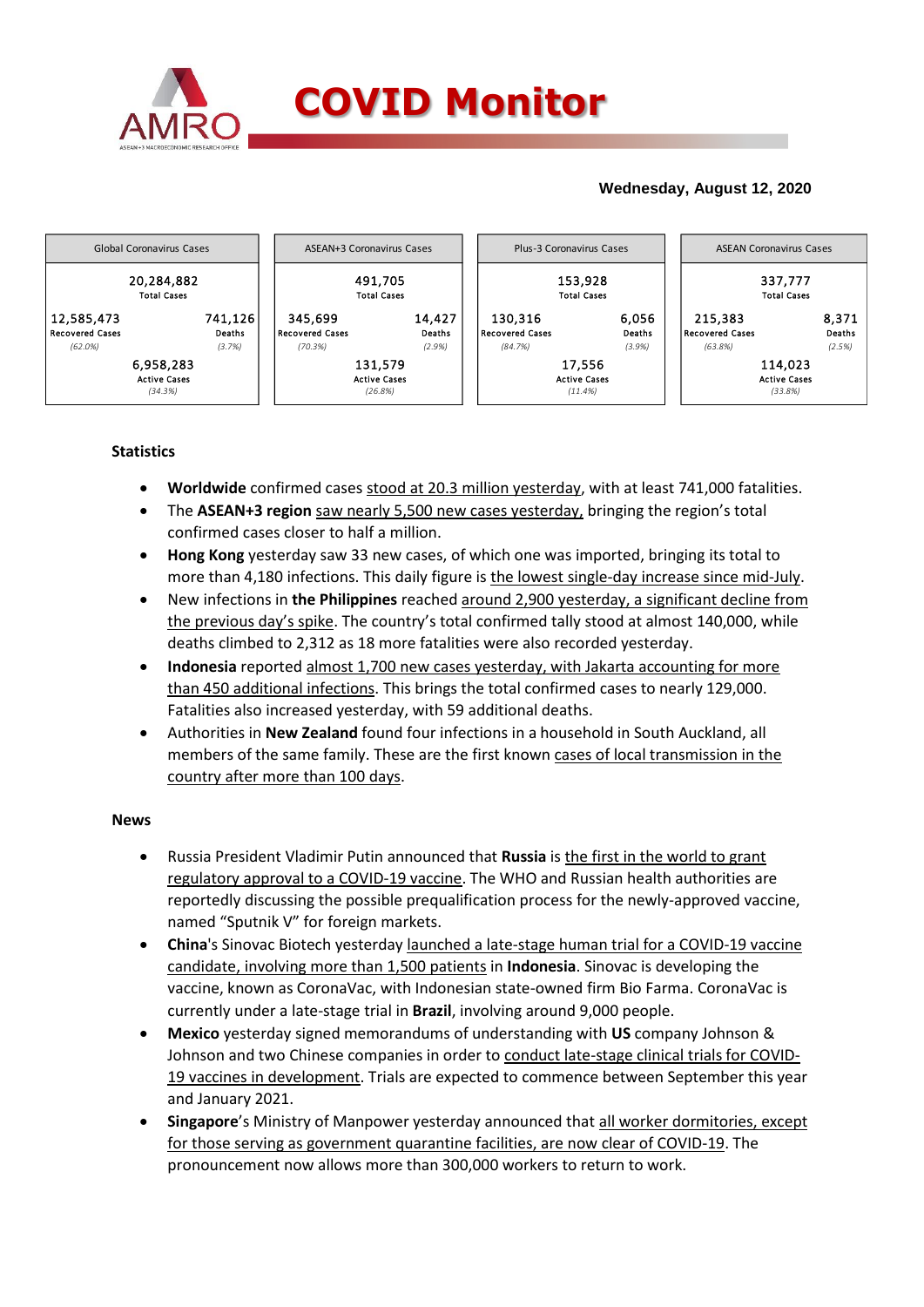

#### Overview of Confirmed COVID-19 Cases

| Economy              | Total      | Cases per 1M   | <b>New</b>     | <b>New Cases</b> | <b>New Cases</b> | <b>ANew</b> | ∆% New                   | <b>Total</b>  | <b>New</b>     | <b>Fatality</b> | Total            | Recovery                 | <b>Active</b> |
|----------------------|------------|----------------|----------------|------------------|------------------|-------------|--------------------------|---------------|----------------|-----------------|------------------|--------------------------|---------------|
|                      | Cases      | Population     | Cases          | per 1M Pop.      | $(7-day avg)^1$  | Cases       | Cases                    | <b>Deaths</b> | <b>Deaths</b>  | <b>Rate (%)</b> | <b>Recovered</b> | Rate $(\%)^2$            | Cases         |
| Global               | 20,284,882 |                | 195,258        |                  |                  | $-32,683$   | $1.0\,$                  | 741,126       | 4,935          | 3.7             | 12,585,473       | 62.0                     | 6,958,283     |
| ASEAN+3              | 491,705    |                | 5,490          |                  |                  | $-4,109$    | 1.1                      | 14,427        | 88             | 2.9             | 345,699          | 70.3                     | 131,579       |
| Plus-3               | 153,928    |                | 791            |                  |                  | $-191$      | 0.5                      | 6,056         | 10             | 3.9             | 130,316          | 84.7                     | 17,556        |
| ASEAN                | 337,777    |                | 4,699          |                  |                  | $-3,918$    | 1.4                      | 8,371         | 78             | 2.5             | 215,383          | 63.8                     | 114,023       |
|                      |            |                |                |                  |                  |             |                          |               |                |                 |                  |                          |               |
| China                | 84,731     | 60             | 19             | 0.0              |                  | $-25$       | 0.0                      | 4,634         | $\mathbf 0$    | 5.5             | 79,342           | 93.6                     | 755           |
| Hong Kong, China     | 4,181      | 548            | 33             | 4.3              |                  | $-36$       | 0.8                      | 59            | 4              | 1.4             | 3,052            | 73.0                     | 1,070         |
| Japan                | 50,302     | 400            | 685            | 5.4              |                  | $-150$      | 1.4                      | 1,058         | 6              | 2.1             | 34,136           | 67.9                     | 15,108        |
| Korea                | 14,714     | 283            | 54             | 1.0              |                  | 20          | 0.4                      | 305           | 0              | 2.1             | 13,786           | 93.7                     | 623           |
|                      |            |                |                |                  |                  |             |                          |               |                |                 |                  |                          |               |
| Indonesia            | 128,776    | 477            | 1,693          | 6.3              |                  | 6           | 1.3                      | 5,824         | 59             | 4.5             | 83,710           | 65.0                     | 39,242        |
| Malaysia             | 9,103      | 274            | 9              | 0.3              |                  | $-2$        | 0.1                      | 125           | $\mathbf 0$    | 1.4             | 8,809            | 96.8                     | 169           |
| Philippines          | 139,538    | 1,268          | 2,900          | 26.4             |                  | $-3,825$    | 2.1                      | 2,312         | 18             | 1.7             | 68,432           | 49.0                     | 68,794        |
| Singapore            | 55,353     | 9,708          | 61             | 10.7             |                  | $-127$      | 0.1                      | 27            | 0              | 0.0             | 50,128           | 90.6                     | 5,198         |
| Thailand             | 3,351      | 49             | 0              | 0.0              |                  | $\pmb{0}$   | 0.0                      | 58            | $\mathbf 0$    | 1.7             | 3,163            | 94.4                     | 130           |
|                      |            |                |                |                  |                  |             |                          |               |                |                 |                  |                          |               |
| Brunei Darussalam    | 142        | 315            | $\mathsf 0$    | 0.0              |                  | $\pmb{0}$   | 0.0                      | 3             | 0              | 2.1             | 138              | 97.2                     | $\mathbf{1}$  |
| Cambodia             | 268        | 16             | 17             | 1.0              |                  | 17          | 6.8                      | 0             | $\Omega$       | 0.0             | 220              | 82.1                     | 48            |
| Lao PDR              | 20         | 3              | 0              | 0.0              |                  | $\mathbf 0$ | 0.0                      | 0             | $\mathbf 0$    | 0.0             | 19               | 95.0                     | $\mathbf{1}$  |
| Myanmar              | 360        | $\overline{7}$ | $\mathsf 0$    | 0.0              |                  | $\mathbf 0$ | 0.0                      | 6             | $\pmb{0}$      | $1.7$           | 313              | 86.9                     | 41            |
| Vietnam              | 866        | 9              | 19             | 0.2              |                  | 13          | 2.2                      | 16            | $\mathbf{1}$   | 1.8             | 451              | 52.1                     | 399           |
|                      |            |                |                |                  |                  |             |                          |               |                |                 |                  |                          |               |
| Belgium              | 75,008     | 6,513          | 388            | 33.7             |                  | $-80$       | 0.5                      | 9,885         | 6              | 13.2            | 17,841           | 23.8                     | 47,282        |
| France               | 226,384    | 3,483          |                | $\sim$           |                  | ÷,          | $\overline{\phantom{a}}$ | 30,297        | 0              | 13.4            | 72,408           | 32.0                     | 123,773       |
| Germany              | 219,540    | 2,646          | 1,032          | 12.4             |                  | $-188$      | 0.5                      | 9,208         | 5              | 4.2             | 198,347          | 90.3                     | 11,985        |
| Italy                | 251,237    | 4,171          | 412            | 6.8              |                  | 153         | 0.2                      | 35,215        | 6              | 14.0            | 202,461          | 80.6                     | 13,561        |
| Netherlands          | 60,940     | 3,526          | 882            | 51.0             |                  | 184         | 1.5                      | 6,180         | $\overline{2}$ | 10.1            |                  | $\sim$                   |               |
| Spain                | 326,612    | 6,969          | 3,632          | 77.5             |                  | $-4,986$    | $1.1$                    | 28,752        | 5              | 8.8             | 150,376          | 46.0                     | 53,521        |
| Switzerland          | 36,895     | 4,267          | 187            | 21.6             |                  | 82          | 0.5                      | 1,990         | 3              | 5.4             | 32,400           | 87.8                     | 2,505         |
| United Kingdom       | 313,394    | 4,660          | $\overline{2}$ | 0.0              |                  | $-816$      | 0.0                      | 46,659        | 0              | 14.9            |                  | $\overline{\phantom{a}}$ |               |
|                      |            |                |                |                  |                  |             |                          |               |                |                 |                  |                          |               |
| Brazil               | 3,057,470  | 14,465         |                |                  | J.               |             | $\sim$                   | 101,752       | $\mathsf 0$    | 3.3             | 2,449,338        | 80.1                     | 506,380       |
| Canada               | 122,389    | 3,237          | 336            | 8.9              |                  | $-350$      | 0.3                      | 9,038         | $\overline{4}$ | 7.4             | 108,465          | 88.6                     | 4,886         |
| Chile                | 376,616    | 19,355         | 1,572          | 80.8             |                  | $-416$      | 0.4                      | 10,178        | 39             | 2.7             | 349,541          | 92.8                     | 16,897        |
| Mexico               | 492,522    | 3,875          | 6,686          | 52.6             |                  | 1,128       | 1.4                      | 53,929        | 926            | 10.9            | 397,278          | 80.7                     | 41,315        |
| Peru                 | 483,133    | 14,719         |                |                  |                  |             | $\overline{\phantom{a}}$ | 21,276        | $\mathbf 0$    | 4.4             | 329,404          | 68.2                     | 132,453       |
| <b>United States</b> | 5,116,731  | 15,456         | 46,166         | 139.5            |                  | $-2,650$    | 0.9                      | 164,234       | 1,066          | 3.2             | 1,714,960        | 33.5                     | 3,237,537     |
|                      |            |                |                |                  |                  |             |                          |               |                |                 |                  |                          |               |
| Australia            | 22,127     | 852            | 414            | 15.9             |                  | 98          | 1.9                      | 352           | 21             | 1.6             | 12,395           | 56.0                     | 9,380         |
| India                | 2,329,638  | 1,701          | 60,963         | 44.5             |                  | 7,362       | 2.7                      | 46,091        | 834            | 2.0             | 1,639,599        | 70.4                     | 643,948       |
| Iran                 | 331,189    | 3,936          | 2,345          | 27.9             |                  | 213         | 0.7                      | 18,800        | 184            | 5.7             | 288,620          | 87.1                     | 23,769        |
| Russia               | 895,691    | 6,109          | 4,892          | 33.4             |                  | $-189$      | 0.5                      | 15,103        | 130            | 1.7             | 701,796          | 78.4                     | 178,792       |
| Saudi Arabia         | 291,468    | 8,384          | 1,521          | 43.8             |                  | 264         | 0.5                      | 3,233         | 34             | $1.1$           | 255,118          | 87.5                     | 33,117        |
| South Africa         | 566,109    | 9,479          | 2,511          | 42.0             |                  | $-1,228$    | 0.4                      | 10,751        | 130            | 1.9             | 426,125          | 75.3                     | 129,233       |

Source: Haver Analytics, sourced from John Hopkins University; AMRO staff calculations.<br>Notes: New cases since previous day. Δ% refers to percentage change since previous day. Fatality rate measured as deaths per confirmed

1/ Since January 31, 2020. 2/ Recovery rate is a proxy for the stage of the cycle.

Data as of 11/8/2020